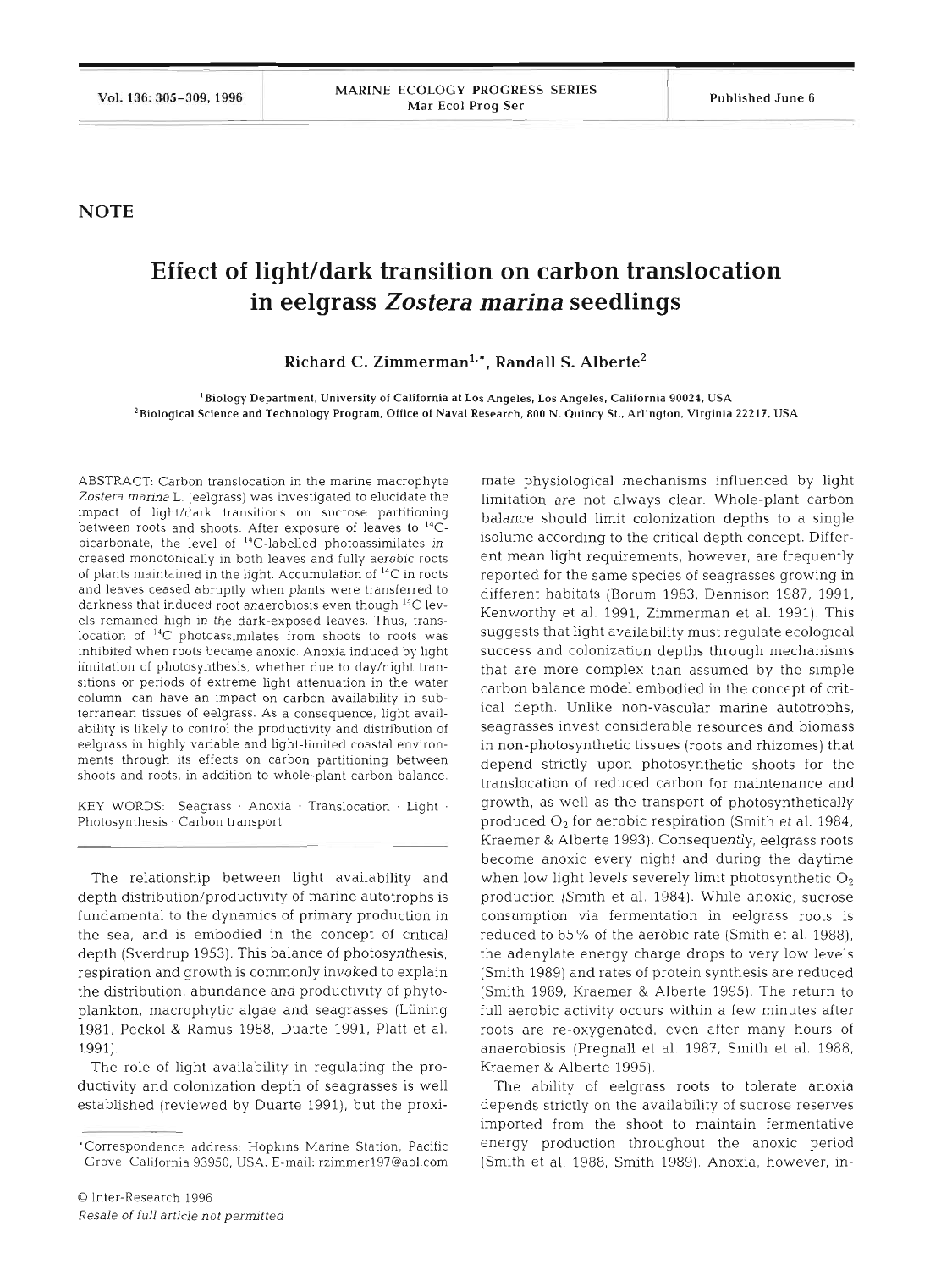hibits phloem translocation in many vascular plants which is driven by mitochondrial respiration in phloem companion cells (Geiger & Sovonick 1975, Jackson & Drew 1984, Saglio 1985, Van Be1 1993). Acropetal transport (via xylem) of inorganic  $PO_4^{-3}$  taken up by roots of *Zostera marina* and 2. *noltii* is strongly lightdependent (McRoy & Barsdate 1970, Penhale & Thayer 1980, Brix & Lingby 1985, Pérez-Lloréns et al. 1993). The impact of light and root aerobic status on basipetal translocation of photosynthates in seagrasses that possess metabolic and structural adaptations for anoxia tolerance, however, is not well understood.

Here we sought to determine the impact of darkness-induced root anoxia on translocation of  ${}^{14}C$ photoassimilates from leaves to roots of eelgrass seedlings. If translocation is  $O_2$ -dependent in seagrasses, then prolonged daily anoxia resulting from light limitation of photosynthetic  $O_2$  production may produce carbon limitation in roots, even though whole-plant carbon balance remains favorable (Pregnall et al. 1987, Smith et al. 1988, Zimmerman et al. 1991). Subterranean anoxia may also block the mobilization of stored sucrose from rhizomes to growing shoots and roots, particularly in the spring when growth rates increase and carbon demand is high (Zimmerman et al. 1995b, and references cited therein). Thus, the survival of eelgrass in unpredictable light environments may depend on the extent to which nighttime anoxia and periods of extreme daytime light attenuation disrupt the partitioning and flux of sucrose between shoots, roots and rhizomes (Zimmerman et al. 1991, 1994).

Materials and methods. *Zostera marina* L. seedlings were collected by hand from an intertidal population in San Francisco Bay, California, USA. Plants were gently



Quartz-Halogen Lamp

Fig. 1. Diagram of experimental apparatus for translocation experiments in Zostera marina

removed from the sediment without breaking root tips and transported to the laboratory at Hopkins Marine Station, Pacific Grove, California, where they were threaded individually through holes (3 mm diameter) punched in silicone rubber stoppers. The remaining gap around each hypocotyl was sealed with silicone grease to prevent leakage of <sup>14</sup>C-bicarbonate into the anaerobic root chamber The shoots were sealed into 50 m1 glass incubation tubes filled with filtered (0.2  $\mu$ m) seawater (FSW) and 50  $\mu$ Ci <sup>14</sup>C-bicarbonate. The tubes were placed into an incubator filled with anoxic FSW bubbled continuously with compressed  $CO<sub>2</sub>$  (350 ppm) + N<sub>2</sub> (balance) to maintain an external anaerobic environment for the roots (Fig. 1). The  $O_2$ concentration in the incubator was monitored by a polarographic  $O_2$  electrode and remained below 5% of air saturation throughout the experiment. Photosynthesis-saturating irradiance (500 µmol quanta  $m^{-2}$  s<sup>-1</sup>) was provided by a quartz-halogen lamp to drive photosynthesis and maintain root oxygenation (Smith et al. 1984). Incubation temperature was maintained at  $15^{\circ}$ C (ambient field temperature) using a circulating water bath.

Individual plants in tubes were removed at random every 20 min for evaluation. Root bundles were cut immediately from shoots before removing stoppers. After 3 h in the light, half the remaining tubes were transferred to an identical incubator filled with anoxic FSW bubbled with  $N_2$  + CO<sub>2</sub>, but darkened to induce root anoxia. The other tubes were maintained in the light to maintain root aerobiosis. Sampling was continued at 20 min intervals for *3* h. Roots and shoots were weighed, ground separately in  $dH_2O$  [20 ml g<sup>-1</sup> fresh weight (FW)], digested with an equal volume of NCS (Reg. Amersham Co.), and acidified with 1 N HCl. Radioactivity of acid-stable tissue homogenates was determined by liquid scintillation counting. Quench corrections were performed according to the sample channels ratio.

Results and discussion. Accumulation of <sup>14</sup>C-labeled photoassimilates in shoots was linear for the first 5 h of illumination (Fig. 2). Shoot  $^{14}C$  content declined after 5 h, indicating that photosynthetic  $CO<sub>2</sub>$  assimilation became substrate-limited and/or  $O_2$ -inhibited in the last 90 min of the experiment. Leaf  $^{14}C$  concentration appeared to drop slightly after transfer to darkness, suggesting loss due to respiration or translocation (Fig 2). The decline, however, was not statistically significant (regression ANOVA,  $F = 3.76$ , df = 1,8, p = 0.09). Thus there was no measurable  $^{14}$ C uptake or loss by shoots when plants were held in the dark for **>3** h. In contrast, high rates of sucrose translocation to sink tissues result in rapid nighttime depletion of leaf sucrose in many anoxia-intolerant species like maize (Rufty et al. 1983, Kalt-Torres & Huber 1987).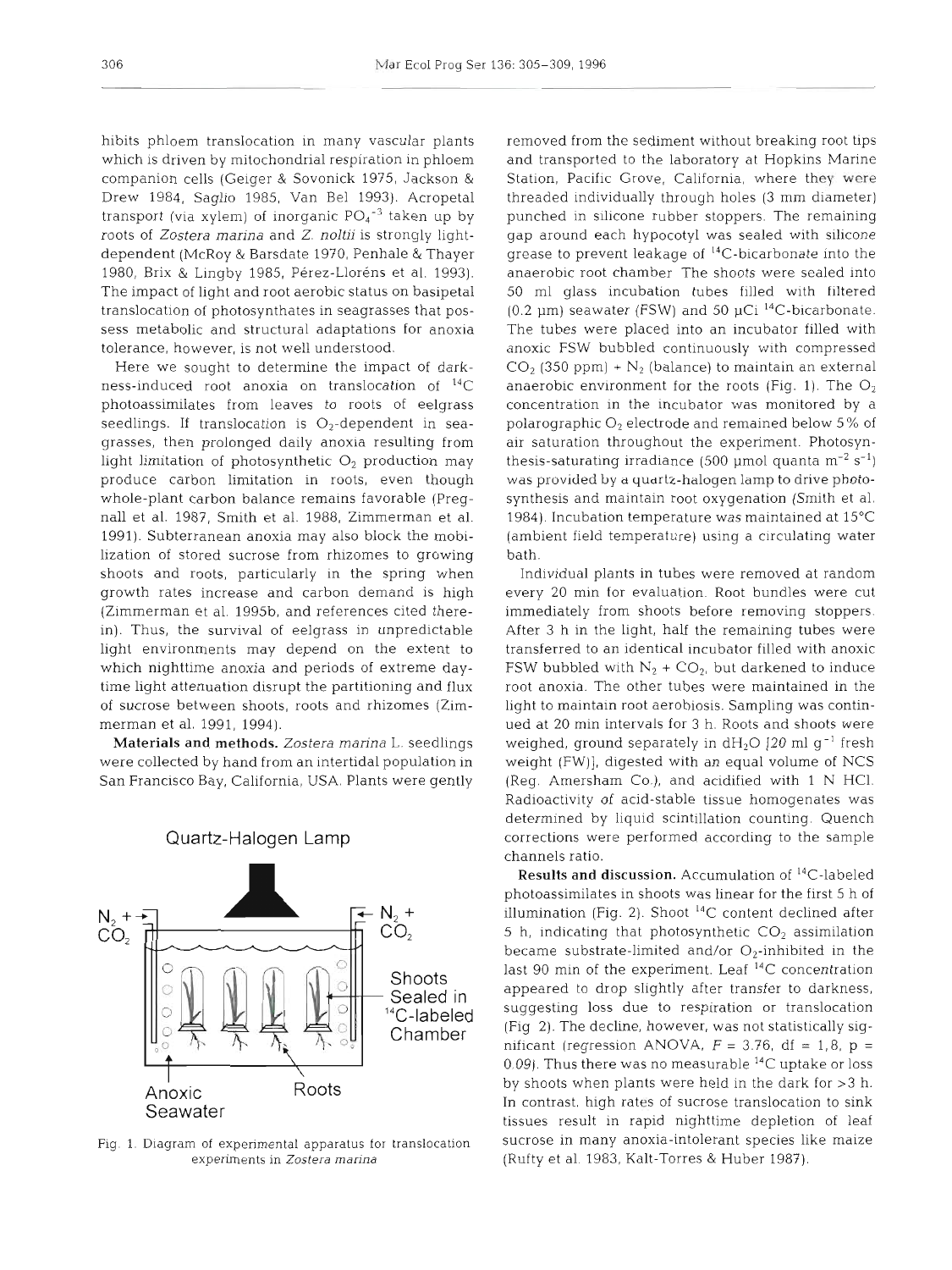

Fig. 2. Zostera marina. Accumulation of <sup>14</sup>C in eelgrass shoots. (O) Plants maintained in the light for  $7$  h. ( $\bullet$ ) Plants transferred to darkness at 3 h. The dark bar along the horizontal axis indicates the transfer of half the plants to darkness

The rate of  $^{14}C$  accumulation in aerobic roots of illuminated eelgrass leaves followed an exponential tra-

jectory due to the lag between photosynthetic assimilation of **14C** into sucrose by shoots and the translocation of <sup>14</sup>C to the roots (Fig. 3a). The rate of <sup>14</sup>C accumulation in the roots was non-linear but monotoni long as plants were held in continuous light. The fraction of **14C** found in the roots remained fairly constant at 0.26% ( $\pm$ 0.14%) of total plant <sup>14</sup>C for the first 5 h. After 5 h, however, root <sup>14</sup>C content increased dramatically to 1.2% of total plant  $^{14}C$  (Fig. 3b). At this rate of acceleration, more than  $10\%$  of the  $^{14}$ C fixed by leaves each day would be transported to roots that represent  $120\%$  of biomass. This rapid increase in root  $^{14}C$  after 5 h corresponded to loss of  $^{14}C$  from the illuminated but photosynthesis-inhibited shoots in the last 90 min of the experiment. Thus, translocation in eelgrass may continue in the absence of photosynthetic carbon fixation provided roots are aerobic and translocation substrates (sucrose) remain in the leaves.

The levels of root  $^{14}$ C continued to rise for about after plants were transferred to darkness (Fig. 4a). Unlike the roots of continuously illuminated shoots, however, root <sup>14</sup>C content did not change significantly



Fig. *3. Zostera marina* (a) Blomass-specific accumulation of **14C** in eelgrass roots maintained under photosynthesis-saturating irradiance throughout the duration of the expenment. The line represents a 3rd-order polynomial of DPM (disintegratlons per minute) regressed against time. (b) Root **I4C** content plotted as a percentage of total plant **14C.** Horizontal line between 1 and 4.5 h represents the mean percentage during that time, while the line from 4.5 to 6.6 h was determined by linear regression



Fig. 4. Zostera marina. (a) Biomass-specific accumulation of <sup>14</sup>C in eelgrass roots transferred to darkness at 3 h. Black bars along the elapsed time (horizontal) axis and  $\bullet$  indicate the period of darkness and root anoxia. The curve before transfer to darkness represents a 3rd-order polynomial regression of DPM against time. (b) Root  $^{14}C$  content plotted as a percentage of total plant <sup>14</sup>C. Horizontal lines from 1 to 3 h and 4.5 to 6 5 h represent the mean **root** percent DPM **over** those tlme intervals, the curve from 3 to 4.5 h was determined by linear regression of %DPM against time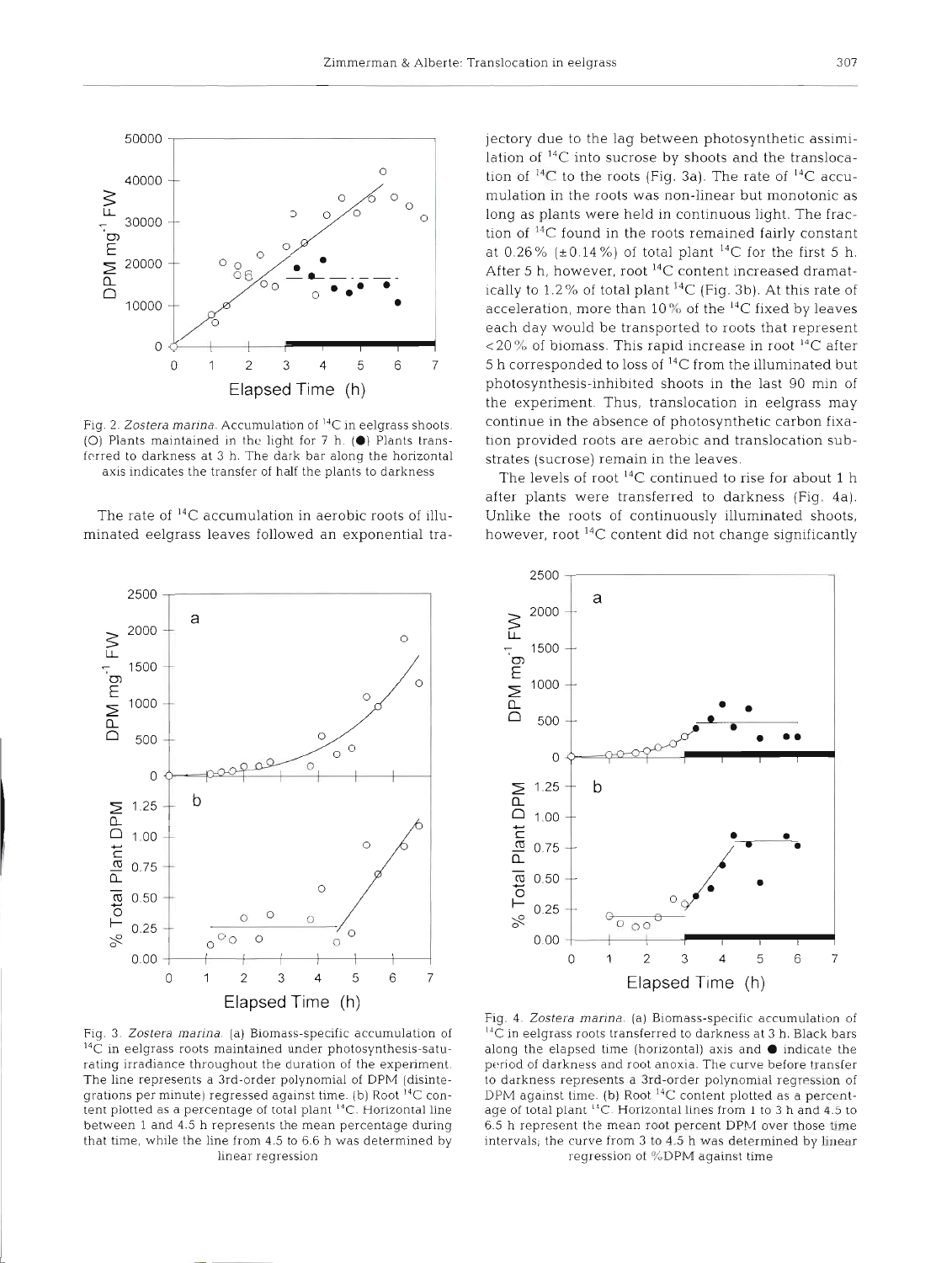after 1 h in the dark (Fig. 4a, regression ANOVA,  $F =$ 4.92,  $df = 1, 5, p = 0.07$ . The fraction of total plant DPM (disintegrations per minute) in the roots in the darkexposed plants, however, increased significantly from 0.25 to  $0.8\%$  in the first hour after transfer to darkness (regression ANOVA,  $F = 25.12$ , df = 1,3, p = 0.015) but remained constant after that (Fig. 4b). This indicates that translocation was maintained for about 1 h in the dark, during which time there was no  $^{14}C$  fixation in the leaves. It is also consistent with the time required for fully aerobic roots to deplete lacunal  $O_2$  reserves and become anoxic after transfer to darkness (Smith et al. 1984, 1988).

Eelgrass roots do not increase rates of glycolytic carbon consumption to maintain ATP production under anoxia (i.e. no Pasteur effect) and carbon consumption decreases to 65 % of the rate under aerobic respiration (Smith et al. 1988, Smith 1989). Reduced sucrose consumption by roots under anoxia conserves sucrose resources, thereby enhancing anoxia tolerance of eelgrass roots. In contrast, the dramatic Pasteur effect in anoxia-intolerant species such as maize and rice leads to rapid depletion of root sucrose pools (Jackson & Drew 1984).

If translocation proceeded under darkness/hypoxia, levels of  ${}^{14}C$  in darkened (anoxic) eelgrass roots should have been as high as in the aerobic roots of eelgrass plants maintained under photosynthesis-saturating levels of illumination. Since there was no significant accumulation of **14C** in eeIgrass roots after 1 h in darkness, translocation in darkened plants was reduced precipitously once the roots became anoxic. Thus, phloem translocation is not maintained under root anoxia in eelgrass, despite the structural (e.g. lacunae) and metabolic (e.g no Pasteur effect) adaptations possessed by this species for growth in anoxic marine sediments.

The inhibition of **I4C** translocation during darkness in eelgrass seedlings probably results from cessation of respiratory activity in phloem mitochondria within the hypocotyl and root/rhizome rather than from a reduction in the source-sink gradient driving sucrose translocation. The relatively high and constant level of <sup>14</sup>C remaining in the darkened eelgrass leaves throughout the dark exposure period substantiates the lack of 14C translocation from shoots to roots. It also indicates that depletion of sucrose by respiratory demand of darkened leaves is slow (Kraemer & Alberte 1995, Zimmerman et al. 1995a). Translocation rates in anoxia-intolerant specles often decrease at night as the leaf sucrose pool is depleted (Rufty et al. 1983, Kalt-Torres & Huber 1987). In contrast to anoxia-intolerant species, sucrose levels in eelgrass leaves and roots do not exhibit a measurable response to light/dark transitions on a die1 basis (Zimmerman et al. 1995a). Fur-

thermore, sucrose levels in excised eelgrass roots can<br>be sufficient to meet the requirements of anaerolic<br>metabolism for as long as 3 d in the absence of any<br>translocation (Smith 1989). The absence of significant<br>ramsloca

Acknowledgements. We thank Robert D. Smith (Rutgers University) and G. Jason Smith (UCLA) for helpful comments and<br>uuggestions. This work was supported by the National Sci-<br>nece Foundation under Grant No. OCE-9223265.<br>LITE

- 
- 
- 
-